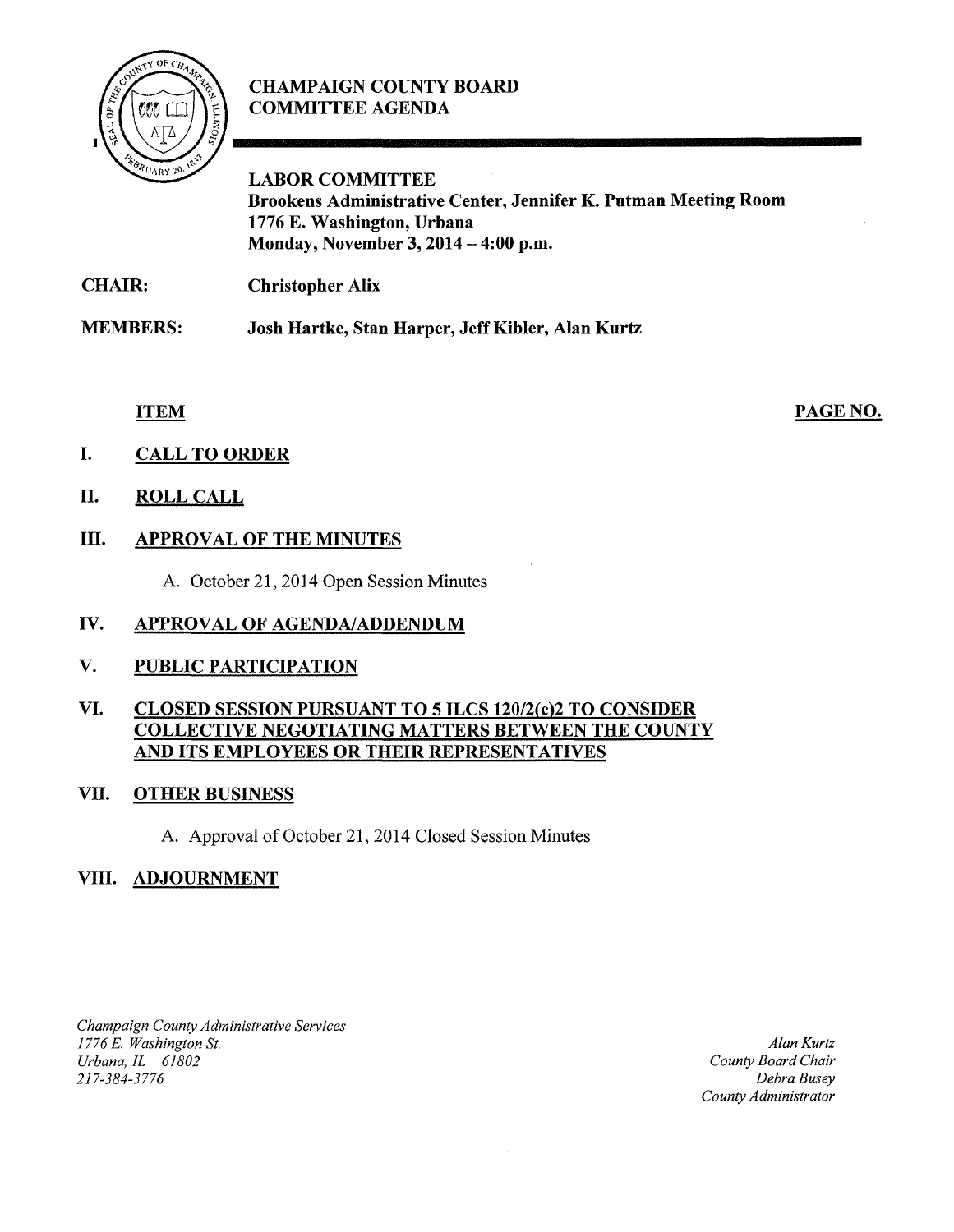| 1<br>$\overline{c}$<br>$\overline{\mathbf{3}}$               | <b>CHAMPAIGN COUNTY BOARD</b><br><b>COMMITTEE MINUTES</b><br><b>LABOR COMMITTEE</b><br>Tuesday, October 21, 2014<br>Brookens Administrative Center, Jennifer K. Putman Meeting Room<br>1776 E. Washington St., Urbana                                                                                     |                                                                                                                                                    |  |
|--------------------------------------------------------------|-----------------------------------------------------------------------------------------------------------------------------------------------------------------------------------------------------------------------------------------------------------------------------------------------------------|----------------------------------------------------------------------------------------------------------------------------------------------------|--|
| $\boldsymbol{4}$<br>5<br>6<br>$\overline{7}$<br>$\bf 8$<br>9 |                                                                                                                                                                                                                                                                                                           |                                                                                                                                                    |  |
| 10<br>11                                                     | <b>MEMBERS PRESENT:</b>                                                                                                                                                                                                                                                                                   | Christopher Alix (Chair), Josh Hartke, Alan Kurtz                                                                                                  |  |
| 12                                                           | <b>MEMBERS ABSENT:</b>                                                                                                                                                                                                                                                                                    | Stan Harper, Jeff Kibler                                                                                                                           |  |
| 13<br>14<br>15<br>16<br>17                                   | <b>OTHERS PRESENT:</b>                                                                                                                                                                                                                                                                                    | Van Anderson (Deputy County Administrator/Finance), Deb Busey<br>(County Administrator), Kay Rhodes (Administrative Assistant), Sher-<br>iff Walsh |  |
| 18                                                           | <b>Call to Order</b>                                                                                                                                                                                                                                                                                      |                                                                                                                                                    |  |
| 19<br>20                                                     | Alix called the meeting to order at 4:02 p.m.                                                                                                                                                                                                                                                             |                                                                                                                                                    |  |
| 21<br>22                                                     | <b>Roll Call</b>                                                                                                                                                                                                                                                                                          |                                                                                                                                                    |  |
| 23<br>24<br>25                                               | Alix, Hartke, and Kurtz were present, establishing the presence of a quorum.                                                                                                                                                                                                                              |                                                                                                                                                    |  |
| 26                                                           | <b>Approval of Minutes</b>                                                                                                                                                                                                                                                                                |                                                                                                                                                    |  |
| 27<br>28<br>29<br>30                                         | <b>MOTION</b> by Hartke to approve the June 16, 2014 and August 18, 2014 open session<br>minutes; seconded by Kurtz. Motion carried with unanimous support.                                                                                                                                               |                                                                                                                                                    |  |
| 31                                                           | <b>Approval of Agenda/Addendum</b>                                                                                                                                                                                                                                                                        |                                                                                                                                                    |  |
| 32<br>33<br>34<br>35                                         | <b>MOTION</b> by Kurtz to approve the agenda; seconded by Hartke. <b>Motion carried with unani-</b><br>mous support.                                                                                                                                                                                      |                                                                                                                                                    |  |
| 36                                                           | <b>Public Participation</b>                                                                                                                                                                                                                                                                               |                                                                                                                                                    |  |
| 37<br>38<br>39                                               | There was no public participation.                                                                                                                                                                                                                                                                        |                                                                                                                                                    |  |
| 40<br>41<br>42                                               | CLOSED SESSION PURSUANT TO 5 ILCS 120/2(c) 2 TO CONSIDER COLLECTIVE NE-<br>GOTIATING MATTERS BETWEEN THE COUNTY AND ITS EMPLOYEES OR THEIR<br><b>REPRESENTATIVES</b>                                                                                                                                      |                                                                                                                                                    |  |
| 43<br>44<br>45<br>46                                         | <b>MOTION</b> by Hartke to enter into closed session pursuant to 5 ILCS 120/2(c) 2 to consider<br>collective negotiating matters between Champaign County and its employees or their representatives.<br>He further moved that the following individuals remain present: Deb Busey, County Administrator, |                                                                                                                                                    |  |